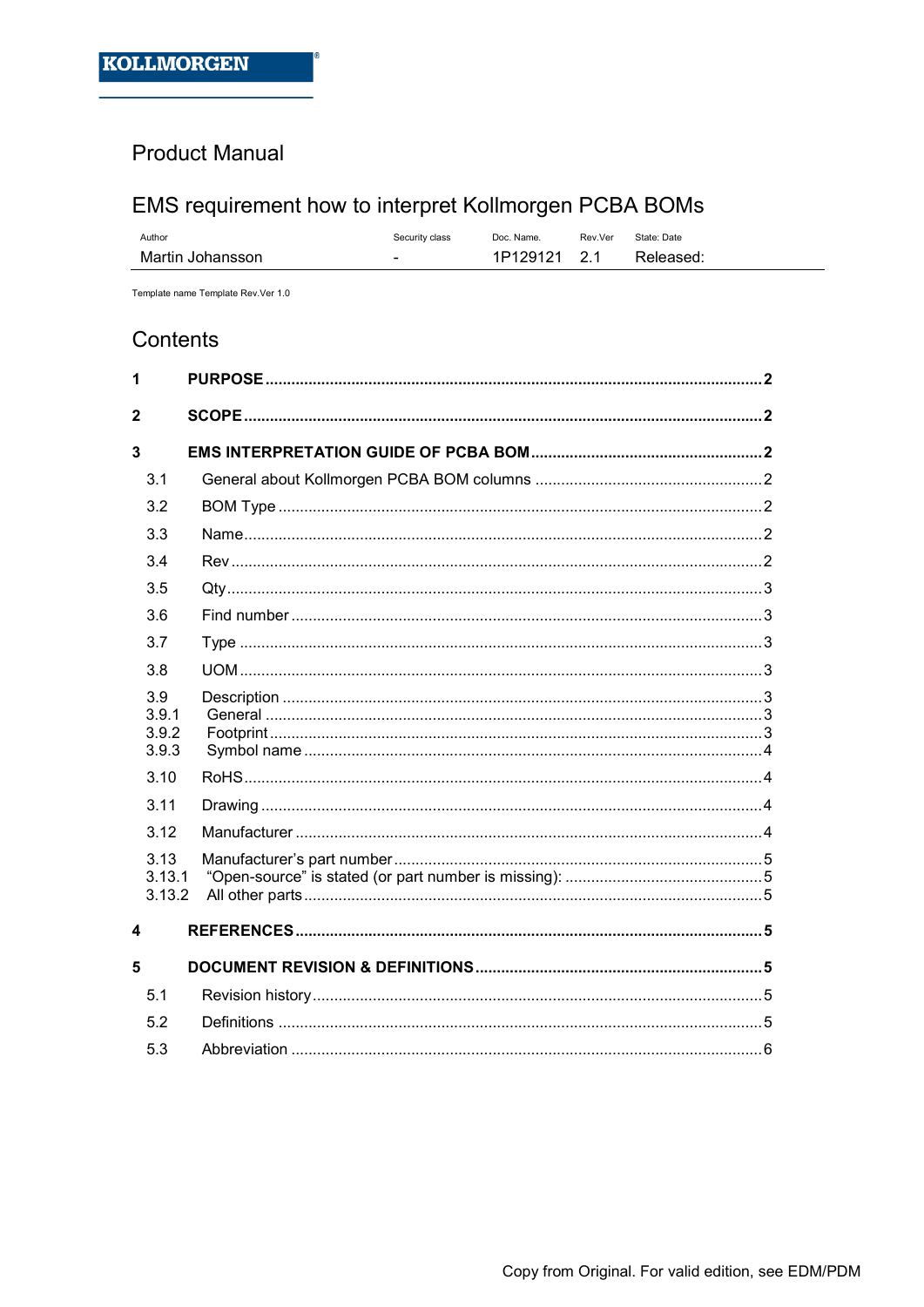## 1 Purpose

This document shall ensure that EMS understands our BOMs correctly. It shall be communicated with EMS when sending a BOM.

# 2 Scope

This document descries how to understand part columns in a Kollmorgen BOM and what is allowed to be sourced by EMS.

# 3 EMS interpretation guide of PCBA BOM

## 3.1 General about Kollmorgen PCBA BOM columns

A part is characterized by a set of attributes. The attributes for a specific part depends on the type (resistor, capacitor, screws etc.) and is defined by the PLM system. The appearance of attributes in BOM depends on part type and if we considered the part as unique, custom or standard part. Details how to act on each column is described in chapter 3.2 to 3.13.

## 3.2 BOM Type

#### **Original**

If no alternate or Substitute part are stated, this is the only part that is allowed.

#### Alternate

An Alternate Part is a component that is a suitable replacement for another part in every assembly in which the original part occurs.

For example, Widget B is an alternate part for Widget A only if a manufacturer can use Widget B instead of the specified part (Widget A) across all products in which Widget A appears. (Note that you cannot assume that Widget A is also an alternate part for Widget B.) Widget B serves the same form, fit, and function in all products as Widget A does. Companies use alternate parts when multiple vendors can supply parts that serve the identical function and fit.

#### **Substitute**

A substitute part is a component that is a suitable replacement for another part in only one assembly in which the original part occurs

For example, Widget B is a substitute part for Widget A if it can replace Widget A in one assembly but not another. (Note that you cannot assume that Widget B is also a substitute part for Widget A.) Substitute parts do not serve the same form, fit, and function across all its assemblies.

## 3.3 Name

Kollmorgen part name is stated here. The uniqueness of a part can only be stated with name and Revision (see chapter below).

## 3.4 Rev

For Kollmorgen to handle revisions of parts, this number is used. Any change on the part definition in PLM system, results in a new revision. All these changes are controlled by our ECR/ECO process. Revision number must always be considered together with Kollmorgen part name.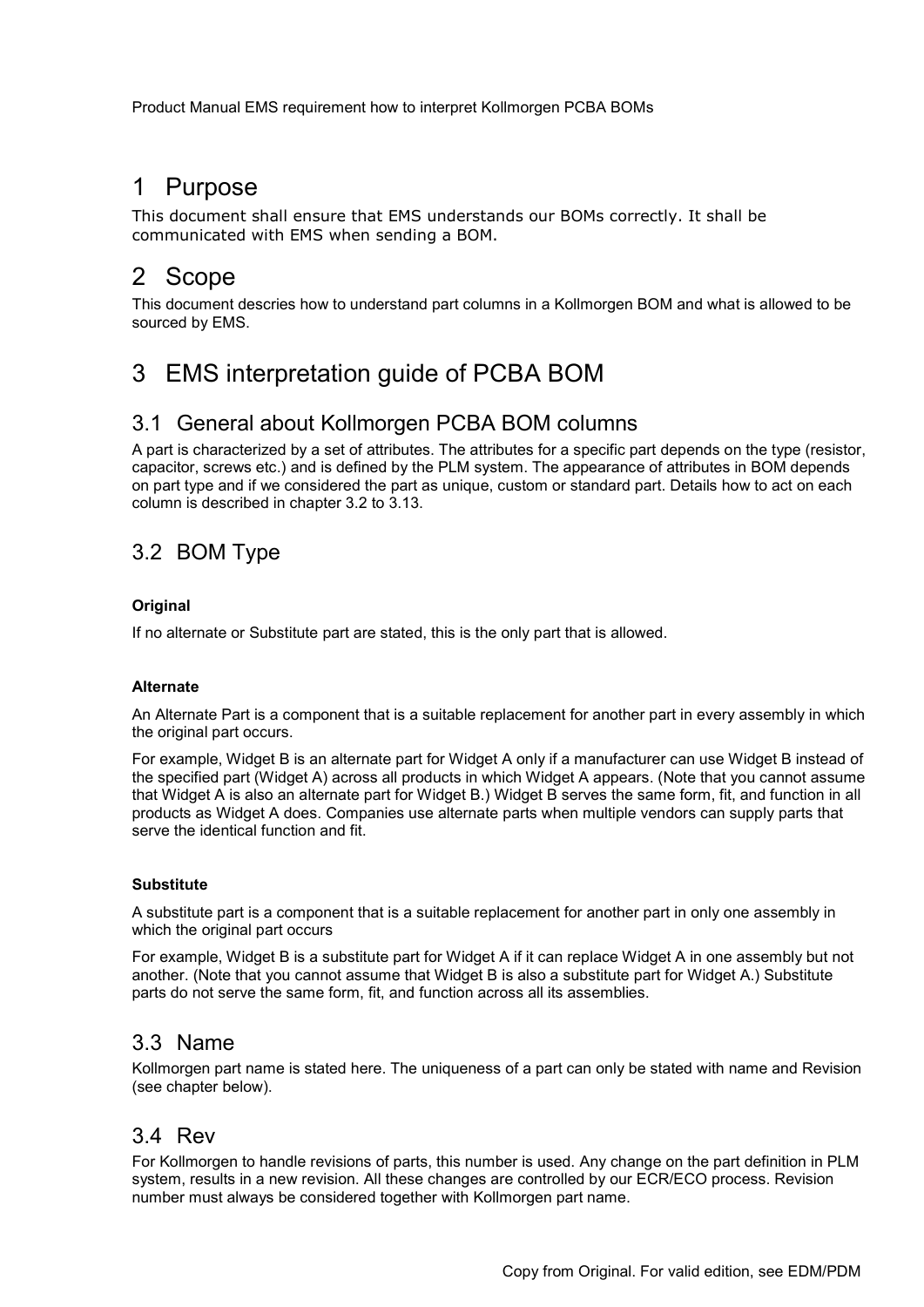## 3.5 Qty

Quantity of the parts used in this BOM. Unit of measure for this filed is described in column (UOM).

### 3.6 Find number

Used for Mechanical part. This number states position of part in mechanical drawing.

## 3.7 Type

This field states the component type. This type may also appear in description field.

## 3.8 UOM

UOM stands for Unit of Measure, and is connected with the quantity field. UOM can be stated in: Volym, weight, length, each.

## 3.9 Description

#### 3.9.1 General

For electrical part types, some attributes are automatically filled into the description field, as seen on below example. Depending on the type of part, different attributes are filled in to the description field, in order to make the component description unique and understandable. Most attributes written in the description field are self explaining for electrical parts, but the following subchapters will describe our way of handling footprint (package type) and symbol name.

| <b>Type Specific Attribute</b> |               |                       |     |                       |       |
|--------------------------------|---------------|-----------------------|-----|-----------------------|-------|
| Foot Print(R)                  | 09MD68P11-100 | <b>Max Temp</b>       | 155 | <b>Min Temp</b>       | $-55$ |
| <b>Mounting</b>                | THD           | <b>Power Rating</b>   | 3W  | <b>Res Technology</b> | MF    |
| <b>Resistance</b>              | 12R           | <b>ROHS Compliant</b> | Yes | <b>Symbol Name</b>    | PRO3  |
| <b>Tolerance</b>               | 5%            |                       |     |                       |       |

The marked attributes above are then shown in the description of the part.

| <b>Name</b>        | 2P110003                              |
|--------------------|---------------------------------------|
| <b>Type</b>        | <b>Resistors</b>                      |
| <b>Revision</b>    |                                       |
| <b>Description</b> | RES (12R 3W 5% THD 09MD68P11-100 PRO3 |

### 3.9.2 Footprint

#### Semiconductors:

All semiconductors that have a JEDEC no and trade name of footprint is entered in the description field. If the JEDEC no does not exist, the trade name or manufacturer's name for the part is entered. Below our prioritized naming convention. Highest number is first preferred choice.

- 1. JEDEC no + trade name of footprint. Example: "TO-263 (D2 PAK)".
- 2. Trade name of the footprint. Example "SOL16".
- 3. The manufacturer's name of the footprint. Example: "PrimePack".
- 4. If data is missing leave the field empty.

Passive Components: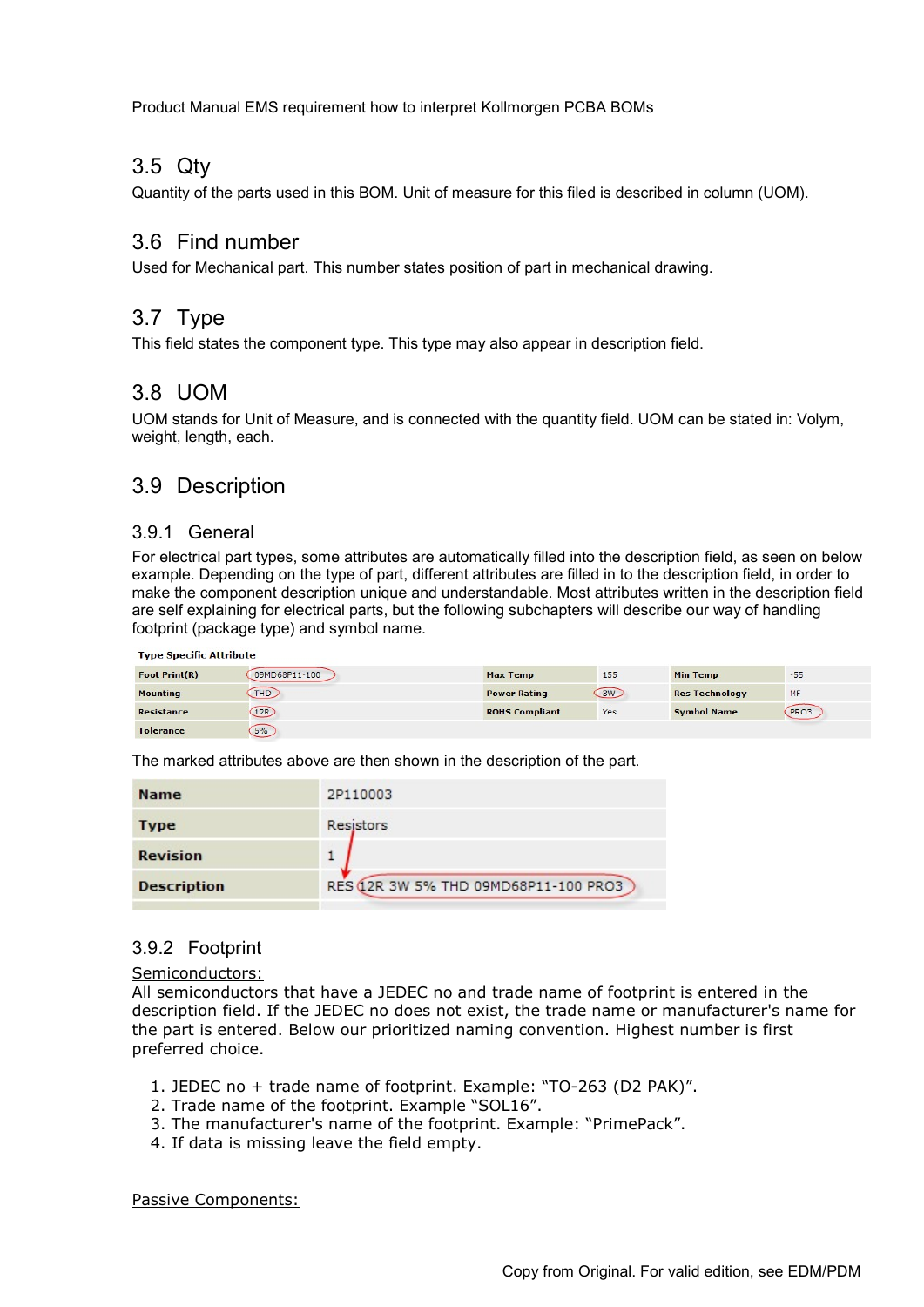If the components have a common trade name of the footprint, this is entered. Example "0805".

If the component doesn't have a common trade name the physical quantity is entered. Example "cc10 L25 W12 h10".

Exceptions:

The foot print field is blank for:

- Transformers and inductors (the foot print is not used in the description field)
- For components that are not SMD or THD.

#### 3.9.3 Symbol name

In general, the trade name of the component is entered. The trade name is kept relatively short (about 10 characters) as symbol name is printed on the schematic drawing. The trade name is not unique for a manufacturer.

Example: 74HC00

### 3.10 RoHS

The RoHS attribute states whether the part is RoHS compliant or not (Yes/No). RoHS compliant means that the part does not contain significant amount of hazardous substances such as Lead (Pb), Mercury (Hg), Cadmium (Cd), Hexavalent chromium (chromium xxx or Cr6+), Polybrominated biphenyls (PBB), Polybrominated diphenyl ether (PBDE), etc, see [Ref 1].

The table below describes how to set and interpret the RoHS attribute.

| <b>Attribute</b>      | Value      | <b>Meaning</b>                                                                                                                                                                                                                                                                                                |
|-----------------------|------------|---------------------------------------------------------------------------------------------------------------------------------------------------------------------------------------------------------------------------------------------------------------------------------------------------------------|
| <b>RoHS Compliant</b> | <b>Yes</b> | The part exists in a RoHS compliant version. EMS must use a<br>RoHS compliant part (there may be both types on the market).                                                                                                                                                                                   |
| <b>RoHS Compliant</b> | <b>No</b>  | No RoHS compliant part exists on the market or the RoHS<br>compliant variant of the part can not be used in the products<br>(e.g. BGA with soldering problems). EMS may use a RoHS<br>compliant part if the soldering process is such that the quality<br>can be guarantied, but Kollmorgen must be informed. |

## 3.11 Drawing

This column states the name of a Kollmorgen designed drawing belonging to the part.

## 3.12 Manufacturer

Used for components those are not open source (see 3.13). The stated manufacturer is mandatory when sourcing this part. When a manufacturer is stated, no other manufacturers are allowed. But there may be several manufacturers stated.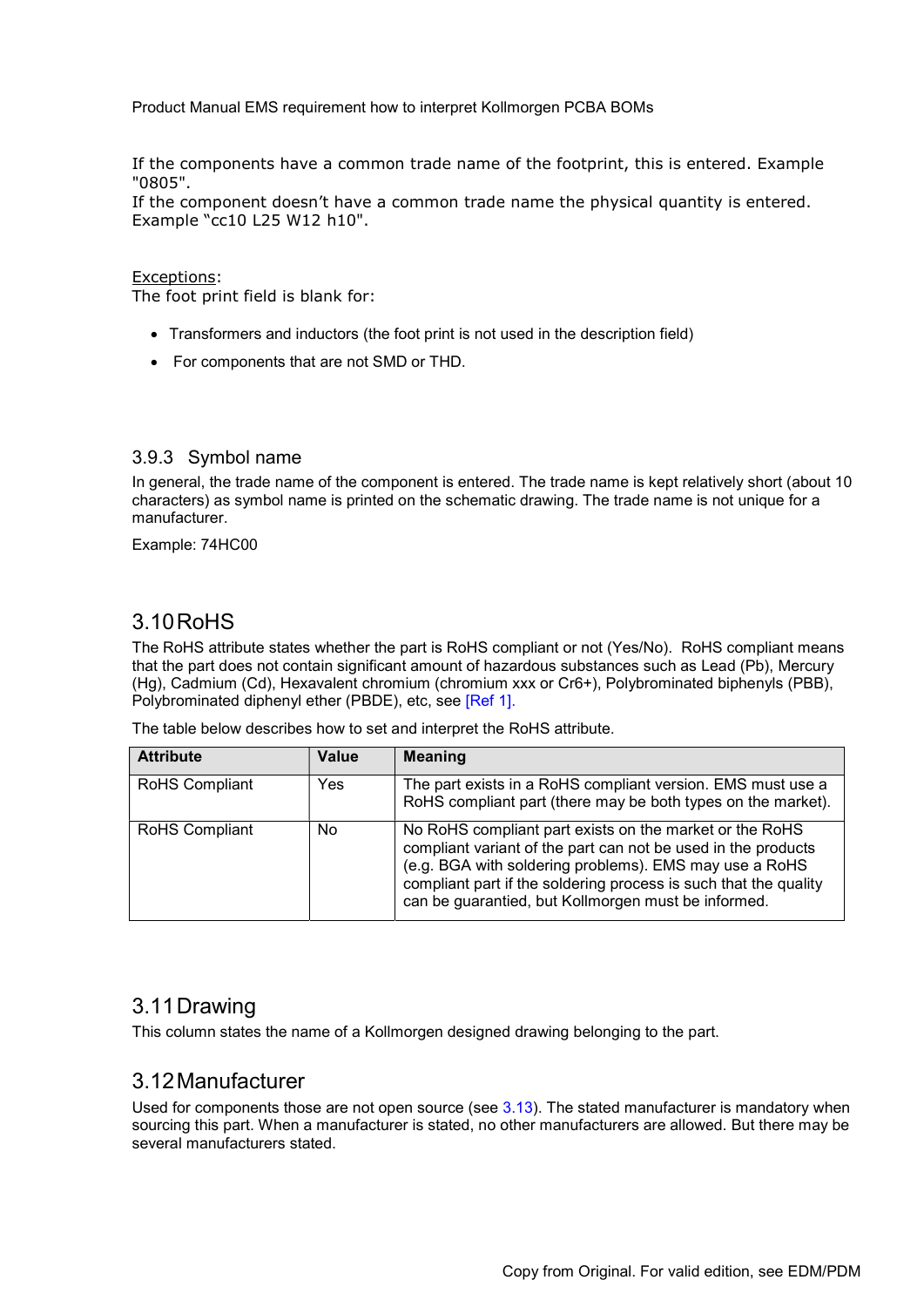## 3.13 Manufacturer's part number

#### 3.13.1 "Open-source" is stated (or part number is missing):

If the manufacturer's part number says "open source" or field is empty, the part is defined as an open source component

Example is a standard resistor or capacitor with no unique characteristics. In this case EMS may source any component that fulfils the requirement stated by attributes in description filed.

#### 3.13.2 All other parts

At least one (1) complete "Manufacturing part no" for each approved manufacturer is specified. Package size shall be included in the "Manufacturing part no". EMS may source on other "Manufacturing part no" if and only if this other number differs only on package size. Sourcing of all other "Manufacturing part no" is prohibited

## 4 References

| $#$ .   | <b>Name</b>            | Number/Ref.    | <b>Rev</b> |
|---------|------------------------|----------------|------------|
|         | [Ref 1] RoHS directive | 2002/95/EC(EG) |            |
| [Ref 2] |                        |                |            |
| [Ref 3] |                        |                |            |
| [Ref 4] |                        |                |            |
| [Ref 5] |                        |                |            |
| [Ref 6] |                        |                |            |

## 5 Document Revision & Definitions

#### 5.1 Revision history

| <b>Revision No</b> | <b>Revision Change</b>            | <b>Date</b> |
|--------------------|-----------------------------------|-------------|
| Rev 1              | Based on TG 078 rev5 definitions. | 2011-02-02  |
| Rev <sub>2</sub>   |                                   |             |
| Rev 3              |                                   |             |
| Rev 4              |                                   |             |

### 5.2 Definitions

| <b>Term</b> | <b>Definition</b> |
|-------------|-------------------|
|             |                   |
|             |                   |